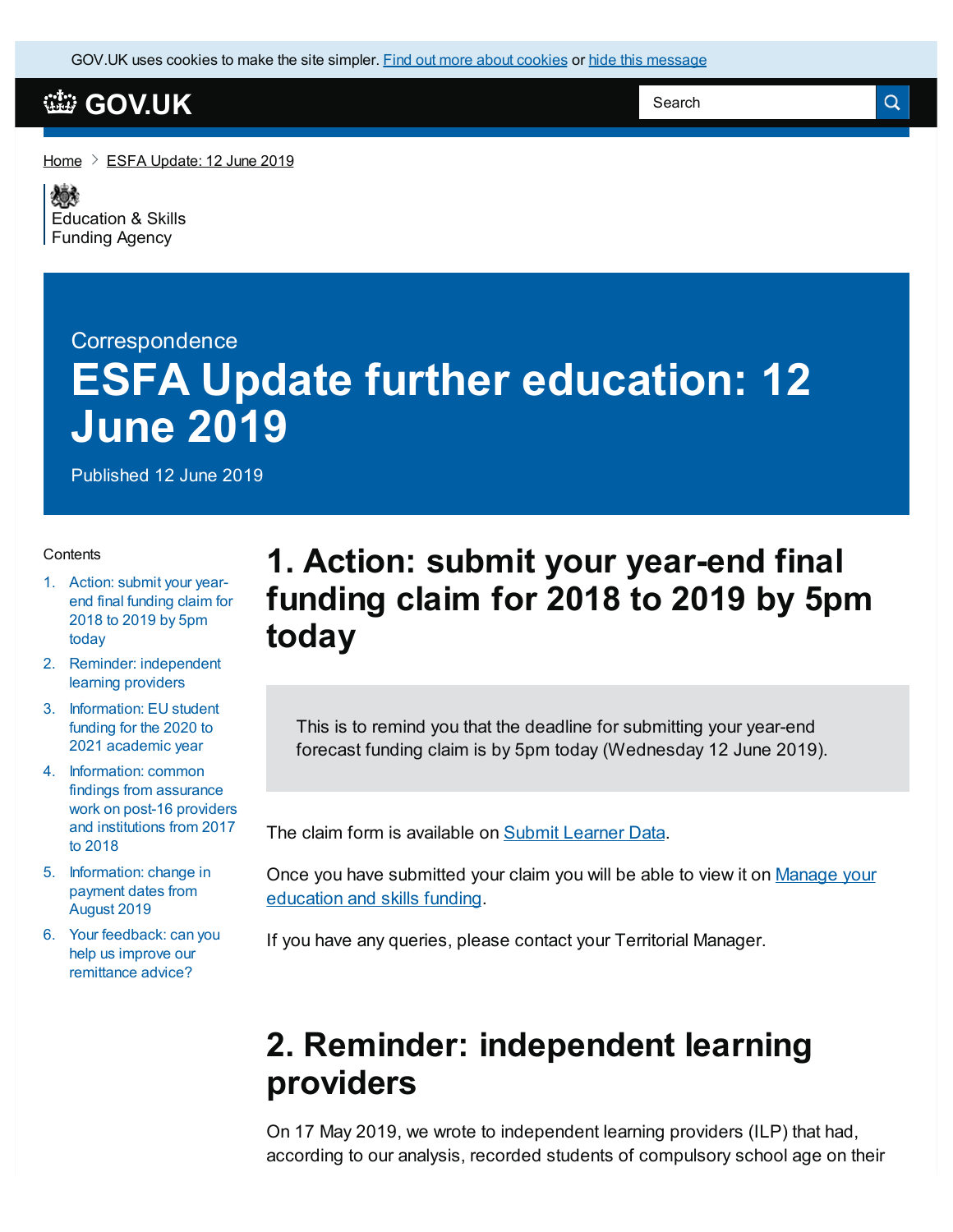individualised learner record (ILR) return.

An ILP delivering education to this age group may meet the criteria to be an independent school. If it does, then it is required to register as an independent school with the Department for Education (DfE). DfE guidance about independent school registration and what settings must register is available on GOV.UK.

A copy of the letter can be found on GOV.UK. We require each ILP that received the letter to assess their own position in relation to the criteria and to submit a completed annex by Monday 24 June 2019 to [Unregulated.SCHOOLRESPONSE@education.gov.uk](mailto:Unregulated.SCHOOLRESPONSE@education.gov.uk).

### <span id="page-1-0"></span>**3. Information: EU student funding for the 2020 to 2021 academic year**

On 28 May 2019 the Universities Minister Chris Skidmore announced that **EU** nationals who start a higher education course in England in the 2020 to 2021 academic year will remain eligible for [undergraduate](https://www.gov.uk/government/news/eu-student-funding-continued-for-202021) and postgraduate financial support, Advanced Learner loans as well as FE and apprenticeships support, whether a deal for leaving the EU is in place or not.

This means EU students starting in academic year 2020 to 2021 will continue to be guaranteed FE funding for adults aged 19+ for the duration of their courses in England and will be eligible for apprenticeship funding, providing other eligibility criteria are met (such as, right to work).

Work to determine the future fee status for new EU students after the 2020 to 2021 academic year is ongoing as the government prepares for a smooth and orderly exit from the EU as soon as possible. The government will provide sufficient notice for prospective EU students and FE providers on funding eligibility arrangements ahead of the 2021 to 2022 academic year and subsequent years in future.

### <span id="page-1-1"></span>**4. Information: common findings from assurance work on post-16 providers and institutions from 2017 to 2018**

We have completed our annual programme of assurance work on post-16 funding claimed by providers on the following [programmes:](https://www.gov.uk/government/publications/esfa-assurance-work-on-post-16-funding)

- 16 to 19 study programmes
- apprenticeships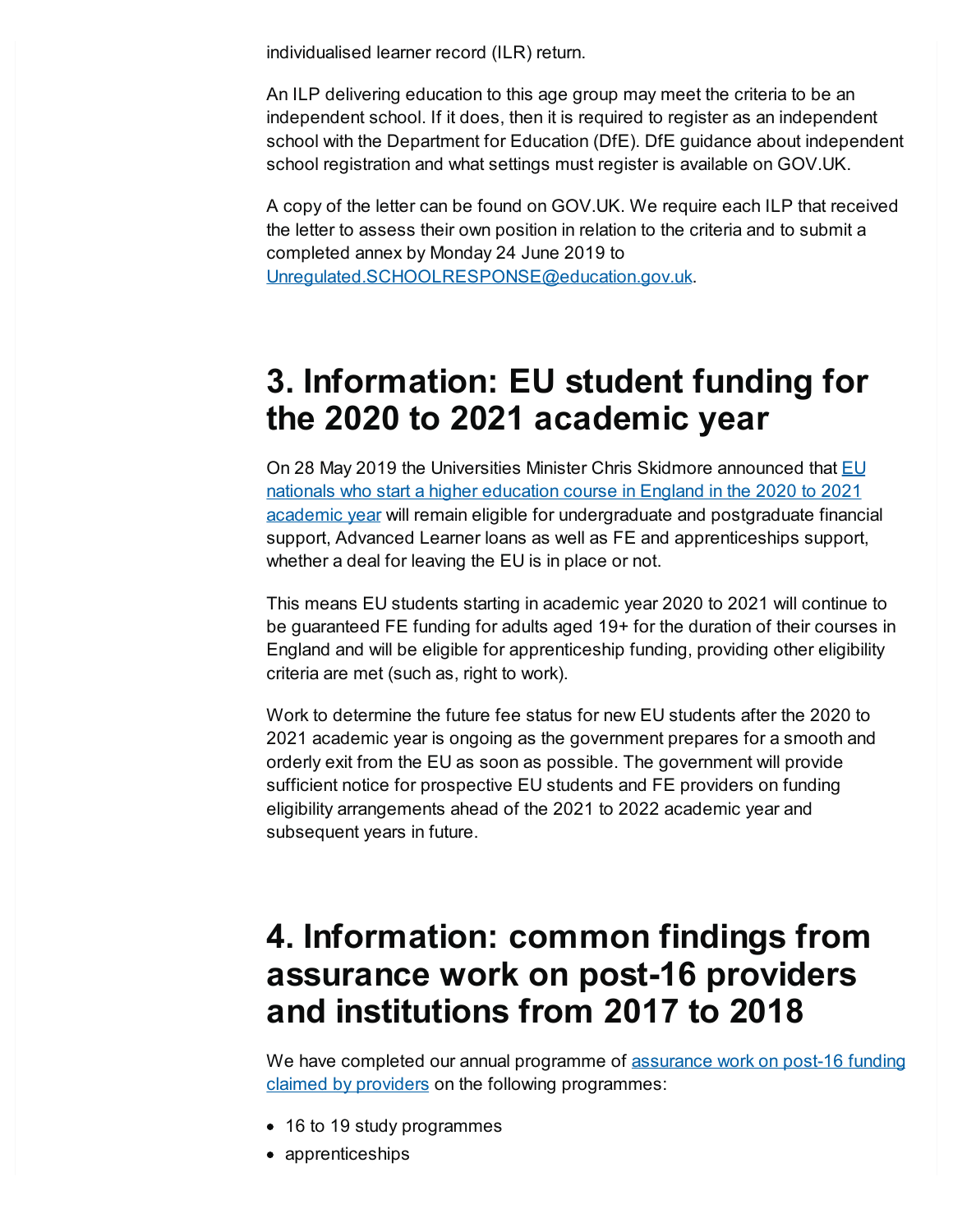- adult education budget (AEB)
- Advanced Learner Loans
- European Social Funding (ESF)

The report shares details of common issues arising from the programme of reviews relating to 2017 to 2018 funding year.

We are publishing this assurance work to raise awareness with providers and improve compliance with the relevant funding rules.

## <span id="page-2-0"></span>**5. Information: change in payment dates from August 2019**

We are changing the date on which we make payments from August 2019.

We are combining the adult payment dates into one and will pay the following funding streams on the 14th working day of the month:

- adult education budget (AEB)
- apprenticeships
- Advanced Learner Loans Bursary
- European Social Fund (ESF)
- National Careers Service
- 16 to 18 traineeships
- career learning pilots

Any payments relating to these funding streams will reach bank accounts on 20 August 2019, and then on the 14th working day thereafter.

If you have any questions, please contact us via email at [payment.queries@education.gov.uk](mailto:payment.queries@education.gov.uk).

## <span id="page-2-1"></span>**6. Your feedback: can you help us improve our remittance advice?**

We are looking for volunteers to inform our on-going user research into the payment reports and remittance advice that ESFA provides.

We have identified a number of pain points around the remittance advice and would like to invite user feedback on the potential solutions that we are developing.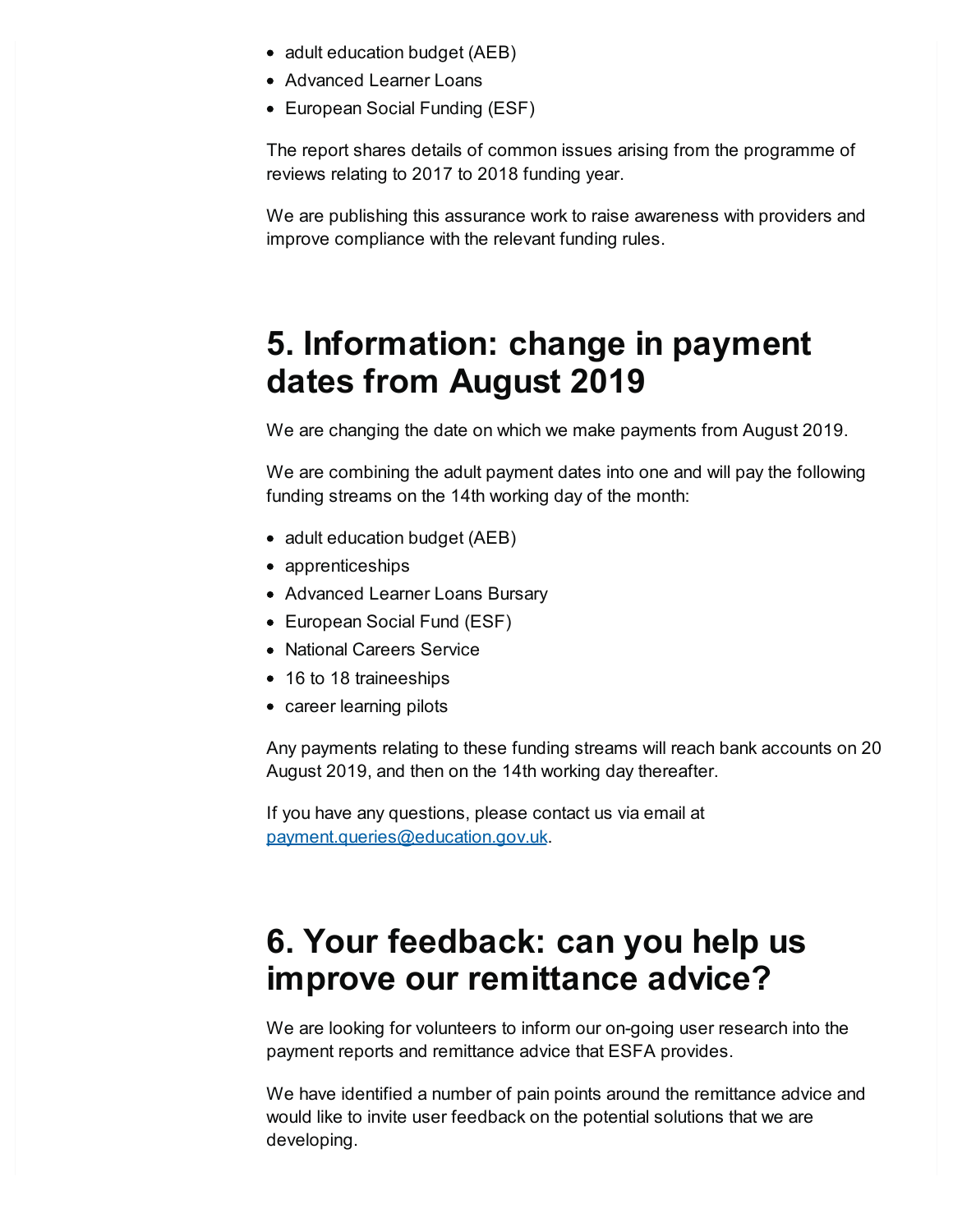If you are interested in taking part in any of the pre-release trials over the next 4 weeks please email our User [Researcher](mailto:jody.burley@education.gov.uk).

**Is this page useful?** [Yes](https://www.gov.uk/contact/govuk) [No](https://www.gov.uk/contact/govuk) Is the Table 1 and Table 1 and Table 1 and Table 1 and Table 1 and Table 1 and Table 1 and Table 1 and Table 1 and Table 1 and Table 1 and Table 1 and Table 1 and Table 1 and Table 1 and Table

#### **Prepare for EU Exit**

Prepare your business or [organisation](https://www.gov.uk/business-uk-leaving-eu) for the UK leaving the EU

Living in [Europe](https://www.gov.uk/uk-nationals-living-eu) after the UK leaves the EU

[Prepare](https://www.gov.uk/prepare-eu-exit) for EU Exit if you live in the UK

[Continue](https://www.gov.uk/staying-uk-eu-citizen) to live in the UK after it leaves the EU

#### **Services and information**

Births, deaths, [marriages](https://www.gov.uk/browse/births-deaths-marriages) and care

Business and [self-employed](https://www.gov.uk/browse/business)

[Citizenship](https://www.gov.uk/browse/citizenship) and living in the UK

[Childcare](https://www.gov.uk/browse/childcare-parenting) and parenting

[Crime,](https://www.gov.uk/browse/justice) justice and the law

[Disabled](https://www.gov.uk/browse/disabilities) people

Driving and [transport](https://www.gov.uk/browse/driving)

**[Benefits](https://www.gov.uk/browse/benefits)** 

#### **Departments and policy**

How [government](https://www.gov.uk/government/how-government-works) works

**[Departments](https://www.gov.uk/government/organisations)** 

**[Worldwide](https://www.gov.uk/world)** 

**[Services](https://www.gov.uk/search/services)** 

[Guidance](https://www.gov.uk/search/guidance-and-regulation) and regulation

News and [communications](https://www.gov.uk/search/news-and-communications)

Policy papers and **[consultations](https://www.gov.uk/search/policy-papers-and-consultations)** 

[Transparency](https://www.gov.uk/search/transparency-and-freedom-of-information-releases) and freedom of information releases

#### [Education](https://www.gov.uk/browse/education) and learning

[Employing](https://www.gov.uk/browse/employing-people) people

[Environment](https://www.gov.uk/browse/environment-countryside) and countryside

Housing and local [services](https://www.gov.uk/browse/housing-local-services)

[Money](https://www.gov.uk/browse/tax) and tax

[Passports,](https://www.gov.uk/browse/abroad) travel and living abroad

Visas and [immigration](https://www.gov.uk/browse/visas-immigration)

[Working,](https://www.gov.uk/browse/working) jobs and pensions